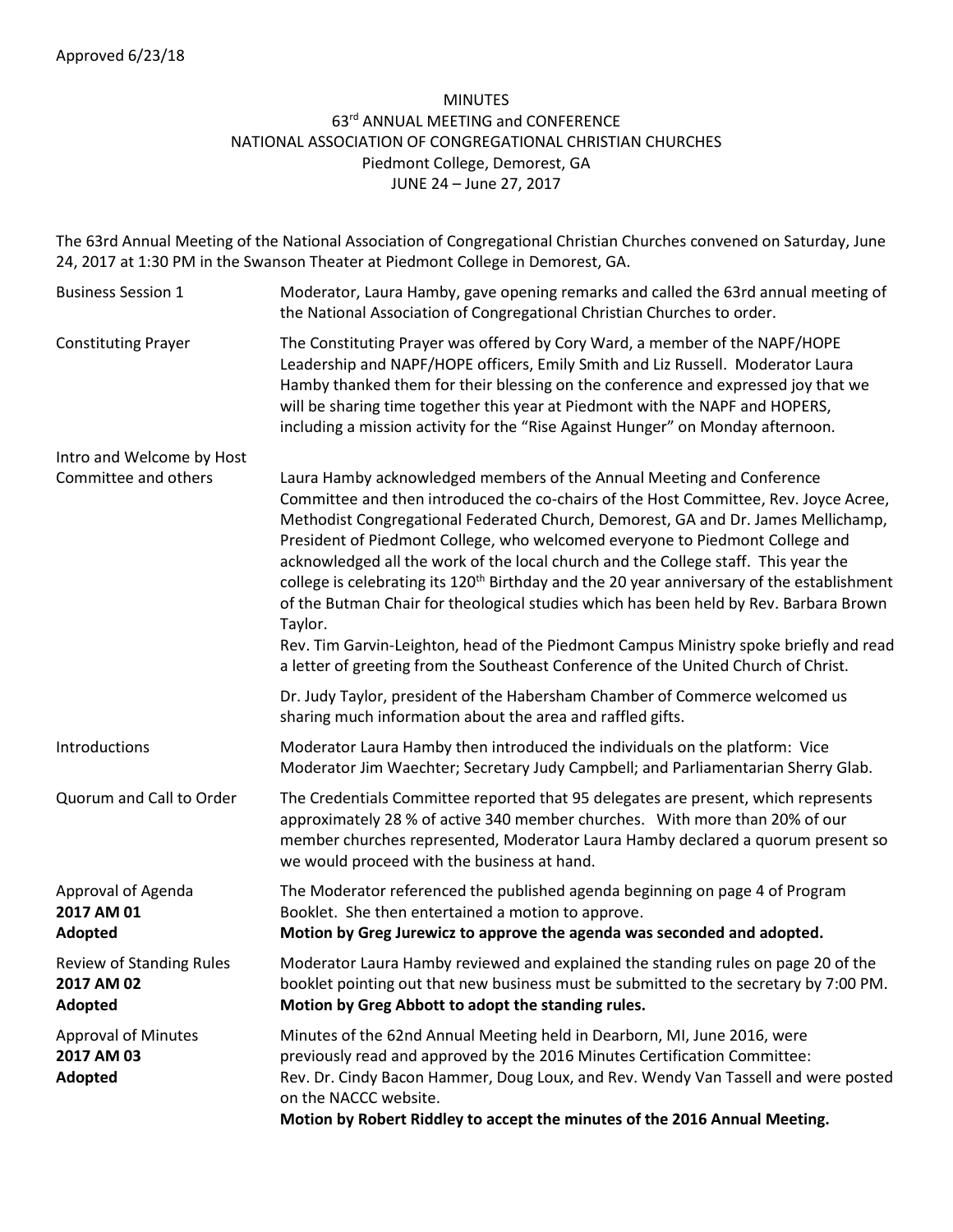# Approved 6/23/18 Minutes Certification The Moderator announced three people she has asked to review this year's Committee minutes and asked for other suggestions from the floor. There were no additional **2017 AM 04 nominations**. **Adopted Motion by Sharon Higgins to accept the appointment of three volunteers, Miriam Bryant, Doug Loux, and Rev. Bobbie Chapman, selected by the Moderator as the 2017 Minutes Certification Committee to review the Annual Meeting minutes before they are distributed.**  Introduction, Vote and Rev. Patti Haaheim, chair of the Membership Committee of the Leadership Council, Welcome to New Churches reported that the Leadership Council recommends that 3 new churches be accepted accepted into Membership into membership and that we welcome back 1 church that has completed the **2017 AM 05** requirements for re-instatement. **Adopted Motion by Rev. Patti Haaheim for the Membership Task Team that the following Churches be accepted into full membership in the NACCC: St John Church of Idalia, Colorado; South Bridgton Congregational Church, Bridgton, Maine; and Haven Congregational Church of Haven, Kansas; and that the First Congregational Church, Tomahawk, Wisconsin be reinstated to full membership in the NACCC as recommended by the Leadership Council.** Installation of New Churches A member or a representative for each church came forward. The Rev. Dr. Michael Chittum performed the installation ceremony. Speakers: Moderator Laura Hamby then introduced the speakers. Executive Director Report Executive Director Rev. Dr. Michael Chittum summarized activities over the past two years with emphasis on the goal to improve communications. He recognized staff from both the Oak Creek and Center for Congregational Leadership locations. Olivet College Dr. Steven Corey, President of Olivet College, spoke on the 175 year anniversary and relationship to the Congregational Way. The school has benefited from the association with the NACCC through the Center and although he understands the reason for the move, they will miss having Michael Chittum on campus as he transitions to the Oak Creek office. Editor's Report Editor of *The Congregationalist* magazine, Marianne King, reported on the progress of the publication since taking over as editor. She thanked former editor Larry Sommers for his assistance. Vanguard Investments Eric Salzer, a representative from Vanguard spoke to the group about how our investments were handled. Break (3:00 pm) Vice Moderator Jim Waechter gave announcements. **Meeting reconvened at 3:20 PM.** Reports **Moderator Laura Hamby explained that the written reports for the Leadership Council,** Board of Directors and Congregational Foundation were in the packets. The three entities have been working closely and will give an integrated report of work they have done on your behalf. **Leadership Council** Chair Moderator Laura Hamby, **Board of Directors** Chair Vice-Moderator Jim Waechter and **Congregational Foundation** Chair Varn Philbrook, reviewed the Vision and Goals that were the focus this year. A Town Hall meeting will be held Monday evening for informal discussion and answers.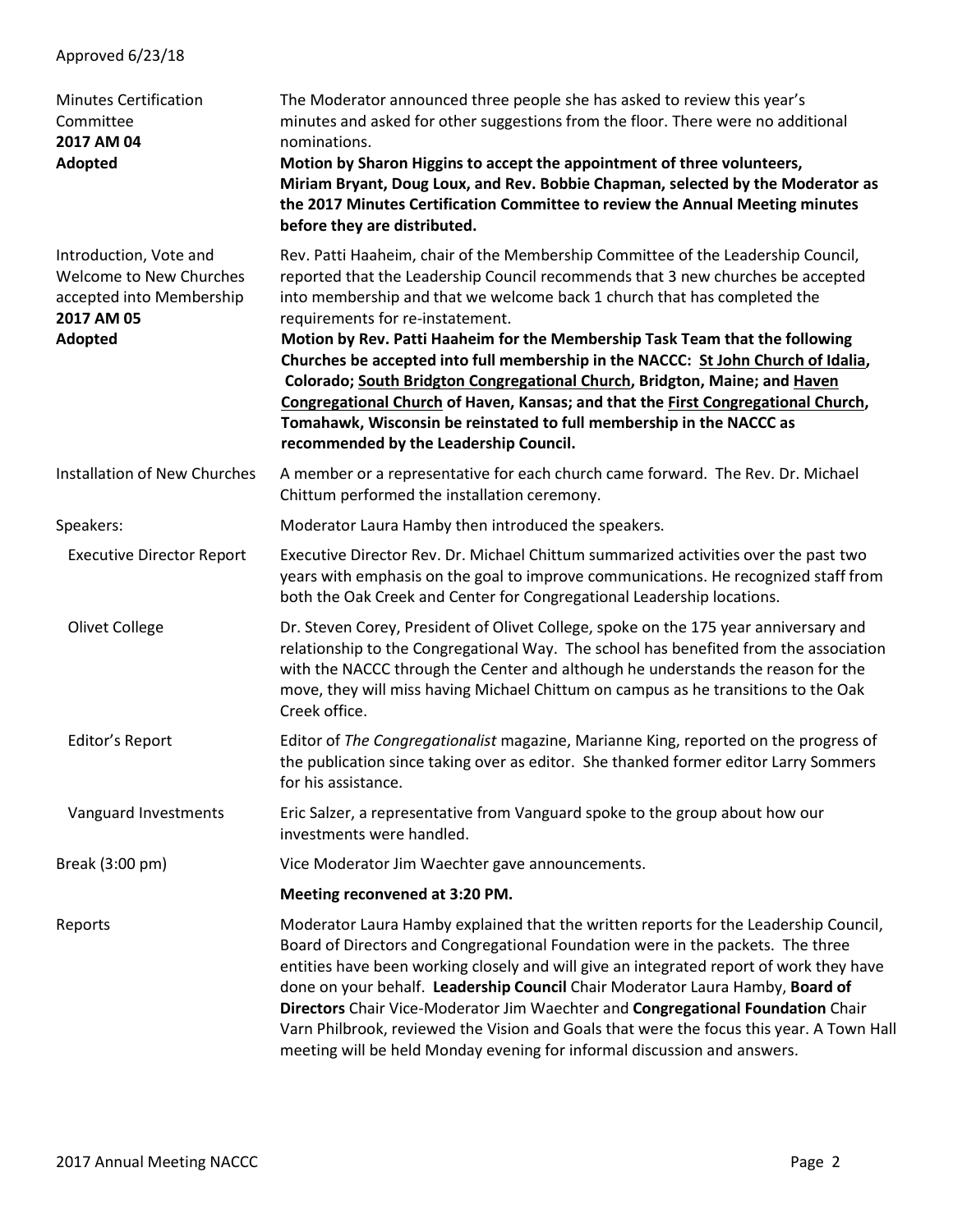Ministry Council reports:

|                           | Growth Ministry Council - Chair Rev. Dawn Carlson reviewed the<br>accomplishments of the GMC and its task teams. Projects and tasks this year<br>included development of guidelines for devotionals, establishment of the<br>Unified Theory of Congregationalism Task Team, discussion of "revitalization"<br>with the Vitality Ministry Council and revision of Hurting Churches Fund<br>information. The GMC is supporting a new church plant, New Day Church in<br>Boston.                                                                             |        |
|---------------------------|-----------------------------------------------------------------------------------------------------------------------------------------------------------------------------------------------------------------------------------------------------------------------------------------------------------------------------------------------------------------------------------------------------------------------------------------------------------------------------------------------------------------------------------------------------------|--------|
|                           | Mission and Outreach Ministry Council (M.O.M.C) - Chair Greg Jurewicz<br>reviewed his written report. He spoke of having to discontinue support of the<br>Travancore Church Council in India due to the government of India prohibiting<br>the transfer of funds to non government organizations. Members of MOMC<br>visited the Mariner's House in Boston, MA. He thanked everyone for their<br>support to missions.                                                                                                                                     |        |
|                           | Vitality Ministry Council - Chair Rev. Michael Fales reported on activities and<br>accomplishments this past year including the Minister's Convocation and the<br>work of the CFTS and other task teams. All current CFTS students are in<br>attendance at this meeting. Two students will graduate from the program this<br>year. The move to a single executive has created issues regarding activities at<br>the Center. A task team is being formed to address those issues. There are also<br>plans to combine the Lay Ministry Task Team with CFTS. |        |
|                           | CFTS Director Report: Rev. Dr. Charles Packer - written report in AM&C report packet.<br>Dr. Packer will give remarks during the celebration of graduates on Tuesday.                                                                                                                                                                                                                                                                                                                                                                                     |        |
| <b>New Business</b>       | Moderator Laura Hamby asked if there was any new business to come before the<br>assembly. Per standing rules, new business must be introduced from the floor today<br>and submitted in writing by 7:00 Saturday evening to be considered on Tuesday.                                                                                                                                                                                                                                                                                                      |        |
|                           | Rev. Bobbie Chapman presented a proposal regarding a permanent modification of the<br>standing rules. The proposal will be brought before the assembly for discussion on<br>Tuesday.                                                                                                                                                                                                                                                                                                                                                                      |        |
| Congregational Lecture    | The Congregational Lecture was presented by panelists Rev. Garry Fisher, Rev. Julie<br>Johnson Staples, Rev. Kay Miller-Todd, Rev. Dr. Martin Hall, and Rev. J.R. McAliley, III,<br>moderated by Rev. Dr. Beth Bingham.                                                                                                                                                                                                                                                                                                                                   |        |
|                           | <b>Business Meeting in Recess until Monday morning.</b>                                                                                                                                                                                                                                                                                                                                                                                                                                                                                                   |        |
| 6:30 PM                   | Dinner at the Museum.                                                                                                                                                                                                                                                                                                                                                                                                                                                                                                                                     |        |
| 7:15 PM                   | Open dialogue and discussion with Congregational panelists.                                                                                                                                                                                                                                                                                                                                                                                                                                                                                               |        |
|                           | <b>Sunday, June 25, 2017</b>                                                                                                                                                                                                                                                                                                                                                                                                                                                                                                                              |        |
| Morning Worship           | Worship Services were held at Piedmont College Chapel.                                                                                                                                                                                                                                                                                                                                                                                                                                                                                                    |        |
| 1:00 PM                   | Bible Lecture Part 1 - Rev. Dr. Barbara Brown Taylor                                                                                                                                                                                                                                                                                                                                                                                                                                                                                                      |        |
| Afternoon/evening         | Workshops and receptions.                                                                                                                                                                                                                                                                                                                                                                                                                                                                                                                                 |        |
| 2017 Annual Meeting NACCC |                                                                                                                                                                                                                                                                                                                                                                                                                                                                                                                                                           | Page 3 |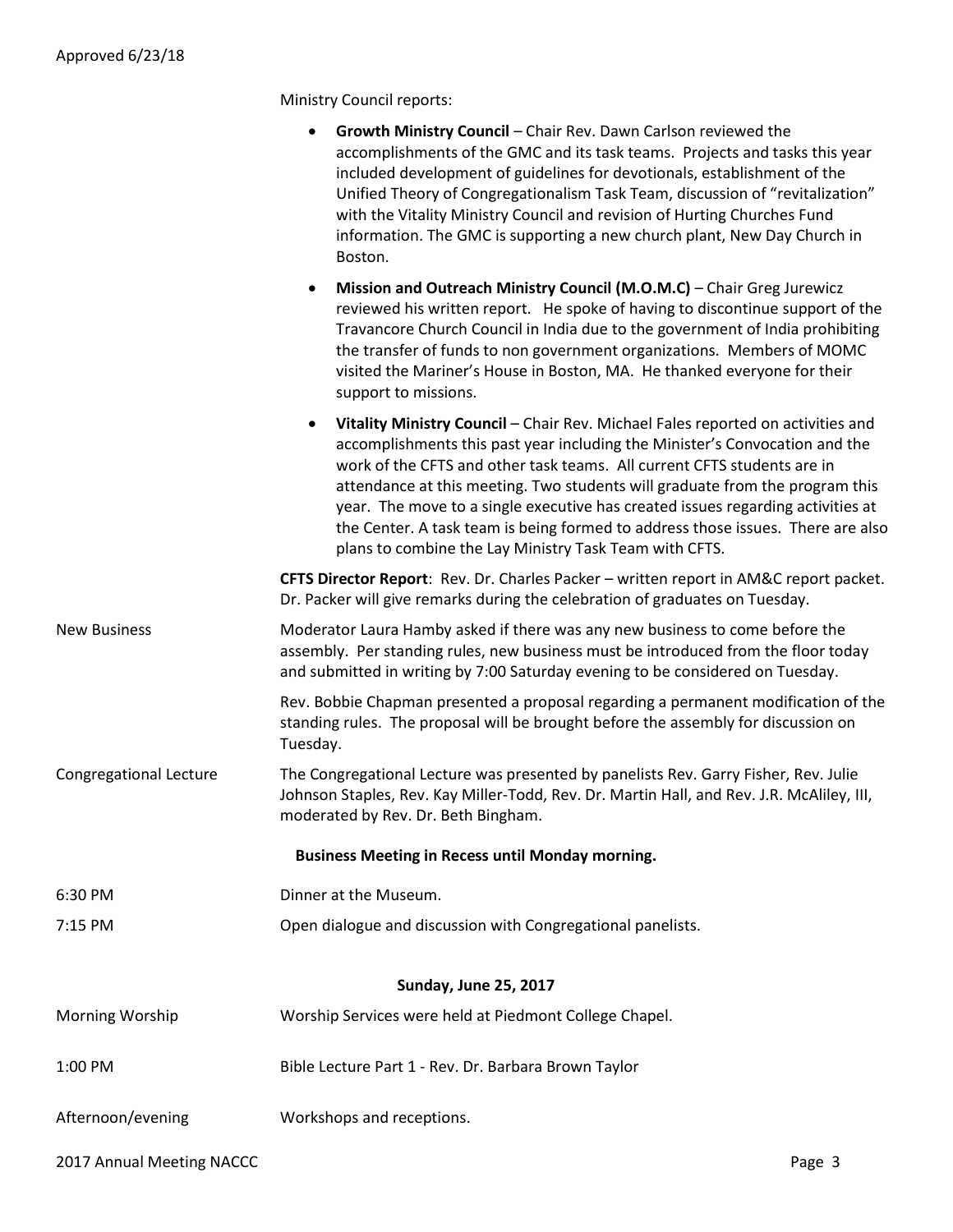|                                                                       | <b>Monday, June 26, 2017</b>                                                                                                                                                                                                                                             |
|-----------------------------------------------------------------------|--------------------------------------------------------------------------------------------------------------------------------------------------------------------------------------------------------------------------------------------------------------------------|
| <b>Business Session 2</b>                                             | Laura Hamby called the meeting to order at 8:30 AM following the opening prayer by<br>Patrick Stewart, member of the Leadership Council and Youth Leader.                                                                                                                |
|                                                                       | Former Moderator, Mr. Bill Ahrens, asked for a few minutes to address the assembly.                                                                                                                                                                                      |
| Nominating<br>Committee Report<br>All nominees elected                | Rev. Dr. Ashley Cleere gave the report of the Nominating Committee, reading the list of<br>nominees for each position. She then moved that the entire slate of candidates as<br>announced be elected.                                                                    |
|                                                                       | Moderator - Laura Hamby, Soquel, CA (continuing - no vote required)<br>Vice Moderator - Jim Waechter, Brooklyn, NY (continuing - no vote required)<br>Secretary - Judy Campbell, Farmington Hills, MI - 1 yr term                                                        |
|                                                                       | Treasurer - Jeffrey H. Dillon, Franklin, WI - 1 yr term                                                                                                                                                                                                                  |
|                                                                       | Historian - Rev. William C. Lange, Detroit, MI - 1 yr term<br>Youth Representative to the Leadership Council                                                                                                                                                             |
|                                                                       | Patrick Stewart, Marshalltown, IA - 1 yr term                                                                                                                                                                                                                            |
|                                                                       | Ministry Council Representatives to the Leadership Council $-1$ yr terms<br>Growth Ministry Council: Mary Brooks Prendergast, Pastor Carol Taylor                                                                                                                        |
|                                                                       | Mission and Outreach Ministry Council: Joelle Sommers, Janet Grace                                                                                                                                                                                                       |
|                                                                       | Vitality Ministry Council: Rev. Marisol Ferrer Malloy, Rev. Dr. Irven A Gammon<br>Annual Meeting and Conference Committee - Member-at-large                                                                                                                              |
|                                                                       | Rev. Kay Miller-Todd, Des Moines, IA - 3 yr term                                                                                                                                                                                                                         |
|                                                                       | <b>Corp Board of Directors</b>                                                                                                                                                                                                                                           |
|                                                                       | Rev. Dr. Martin Hall, Fox Point, WI - 4 yr term                                                                                                                                                                                                                          |
|                                                                       | <b>Congregational Foundation Representative on the Board of Directors</b><br>Rev. Dr. Ashley Cleere, Demorest, GA - 1 yr term                                                                                                                                            |
|                                                                       | <b>Growth Ministry Council</b>                                                                                                                                                                                                                                           |
|                                                                       | Rev. Dr. John Tamilio, Beverly MA - 3 yr term<br>Mary Brooks Prendergast, Pomona, CA - 3 yr term                                                                                                                                                                         |
|                                                                       | <b>Mission &amp; Outreach Ministry Council</b>                                                                                                                                                                                                                           |
|                                                                       | Rev. Jamie Bonnema, Maple Hill, KS - 3 yr term<br>Barbara Dabul, Sun City, AZ-3 yr term                                                                                                                                                                                  |
|                                                                       | <b>Vitality Ministry Council</b>                                                                                                                                                                                                                                         |
|                                                                       | Rev. Sarah Gladstone, Saugatuck, MI - 3 yr term<br>Rev. Justin Nierer, Jackson, MI - 3 yr term                                                                                                                                                                           |
|                                                                       | Moderator, Laura Hamby, asked for any additional nominations for these positions.<br>Hearing no other nominations, she declared the nominations closed and all nominees<br>elected to these uncontested positions.                                                       |
| <b>Election of Nominating</b><br>Committee<br><b>Nominees Elected</b> | Moderator, Laura Hamby, requested nominations for two open 3-year positions on<br>the Nominating Committee. The following names were placed in nomination from the<br>floor for the Nominating Committee:<br>Rev. Joyce Acree, Demorest, GA<br>Beth Borland, Detroit, MI |
|                                                                       | Moderator, Laura Hamby, asked for any additional nominations for these positions.<br>Hearing no other nominations, she declared the nominations closed and both<br>nominees elected to these uncontested positions.                                                      |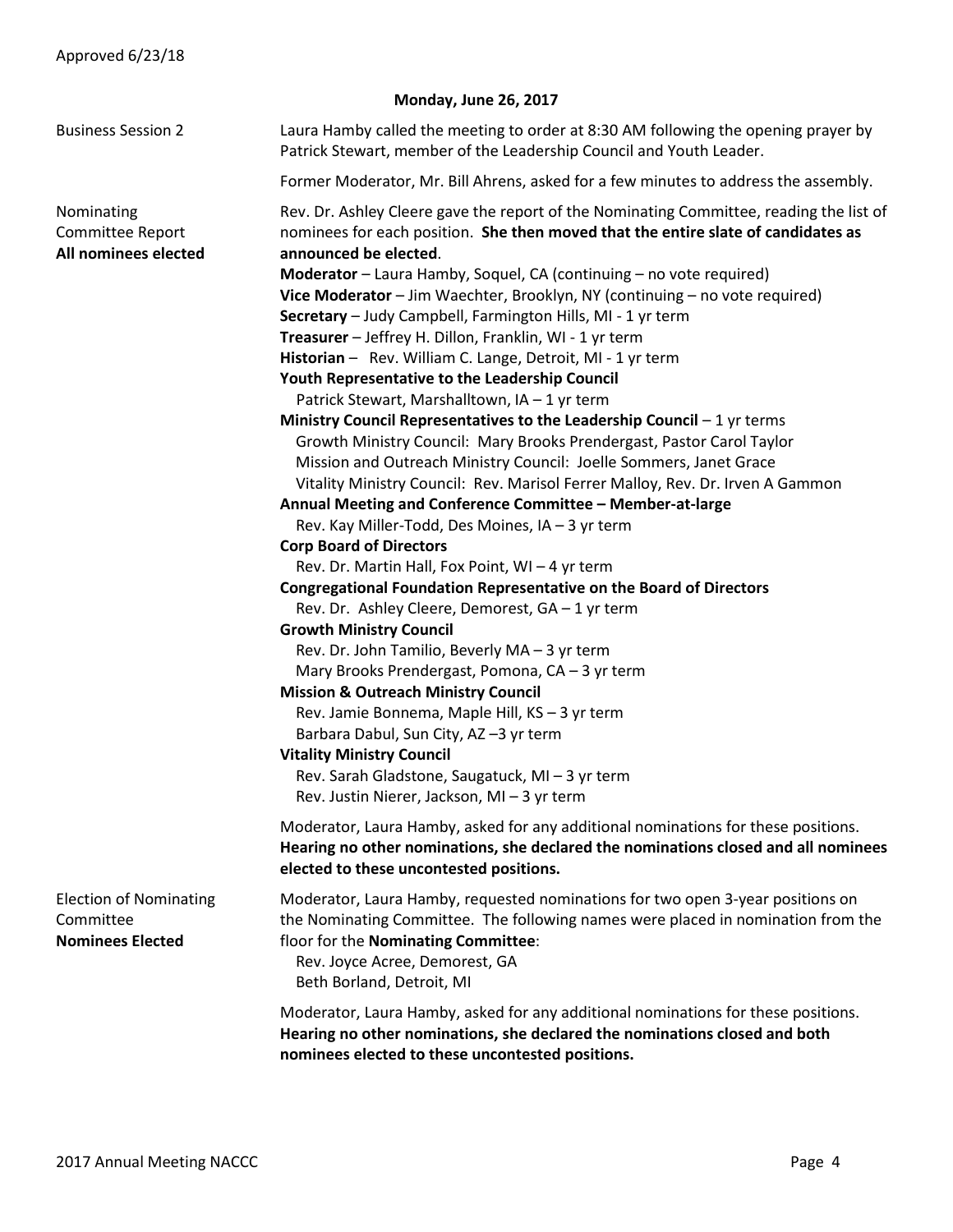### Approved 6/23/18

| Ratification Board of<br>Directors' Actions<br>2017 AM 06<br>Adopted                     | Jim Waechter presented the list of Actions of the Board of Directors from June 2016<br>through June 2017 that require ratification which appear on pages 1 and 2 of the<br>"Actions of the Board of Directors" in the delegate packets, removing 2016/17 C 044<br>for later consideration. Other pages (3-5) in the packet list procedural motions by the<br>Board of Directors that do not require ratification in regular type, and those motions<br>being presented for consideration separately in Italics.                                                                                                                                                                                                                                                                                                                                                                |
|------------------------------------------------------------------------------------------|--------------------------------------------------------------------------------------------------------------------------------------------------------------------------------------------------------------------------------------------------------------------------------------------------------------------------------------------------------------------------------------------------------------------------------------------------------------------------------------------------------------------------------------------------------------------------------------------------------------------------------------------------------------------------------------------------------------------------------------------------------------------------------------------------------------------------------------------------------------------------------|
|                                                                                          | Motion by Jim Waechter that the Association delegates ratify the actions of the Board<br>of Directors from June 2016 through June 2017 (motions 2015/16 C 049; 2016/17<br>C 001, C 017-018, C 020 - 023, C 027, C 031, C 033, C 036-038, C 042 & C 048) which<br>require ratification and are not being presented separately.                                                                                                                                                                                                                                                                                                                                                                                                                                                                                                                                                  |
| Ratify Leadership<br><b>Council Actions</b><br>2017 AM 07<br><b>Adopted as corrected</b> | Laura Hamby presented the list of Actions of the Leadership Council requiring<br>ratification. Those actions appear on page 1 of the Leadership Council Report in the<br>delegate packets. The following pages (2 &3) list procedural motions that do not<br>require ratification in regular type and those motions being presented for consideration<br>separately are in Italics. (Correction made to 2015/16 LC 024, the word "paintings"<br>should be "prints")                                                                                                                                                                                                                                                                                                                                                                                                            |
|                                                                                          | Motion made that the Association delegates ratify the actions of the Leadership<br>Council from June 2016 through June 2017, (motions 2015/16 LC 024 as corrected;<br>2016/17 LC 001, LC 007, & LC 019) which require ratification and are not being<br>presented separately.                                                                                                                                                                                                                                                                                                                                                                                                                                                                                                                                                                                                  |
| <b>Introduction of Resolutions</b><br>and Bylaw Amendments                               | The Moderator and Vice Moderator then read proposed motions and resolutions,<br>placing them on the floor to be discussed and voted during business session 3 on<br>Tuesday. Copies of motions not already distributed will be printed and available.<br>Motions 2016/17 C 035, C 043, C044, C049<br>$\bullet$<br>Motion 2016/17 C 050 (as amended during pre-meetings.)<br>$\bullet$<br>Motion 2016/17 C 055 (motion passed during pre-meeting and not on printed list)<br>$\bullet$<br>to transfer existing NACCC endowments into the Congregational Foundation subject<br>to all financial, legal and donor restricted limitations.<br>Motion (2016/17 C 039) to amend Article V paragraph 1, to increase the number of<br>$\bullet$<br>members on the Leadership Council from 13 to 14 by adding a Representative from<br>the Board of Governors with voice, but not vote. |
| <b>Speakers</b>                                                                          | Piedmont College - Dr. James F. Mellichamp, President, addressed the conference,<br>bringing greetings from the college and expressing joy in having the conference at their<br>campus. Rev. Dr. Barbara Brown Taylor is retiring from the position she has held at the<br>college the past 20 years and the trustees have been discussing the requirements for<br>someone to fill the Butman Chair.                                                                                                                                                                                                                                                                                                                                                                                                                                                                           |
| 10:15 AM                                                                                 | Bible Lecture Part 2 - Rev. Dr. Barbara Brown Taylor.                                                                                                                                                                                                                                                                                                                                                                                                                                                                                                                                                                                                                                                                                                                                                                                                                          |
| 11:30 AM                                                                                 | Missionary presentation                                                                                                                                                                                                                                                                                                                                                                                                                                                                                                                                                                                                                                                                                                                                                                                                                                                        |
| Recess                                                                                   | Business meeting broke for lunch, followed by all conference worship and mission<br>activity "Rise Against Hunger" and town hall meeting.                                                                                                                                                                                                                                                                                                                                                                                                                                                                                                                                                                                                                                                                                                                                      |

**Business Meeting in recess until Tuesday, June 27, 8:30 AM.**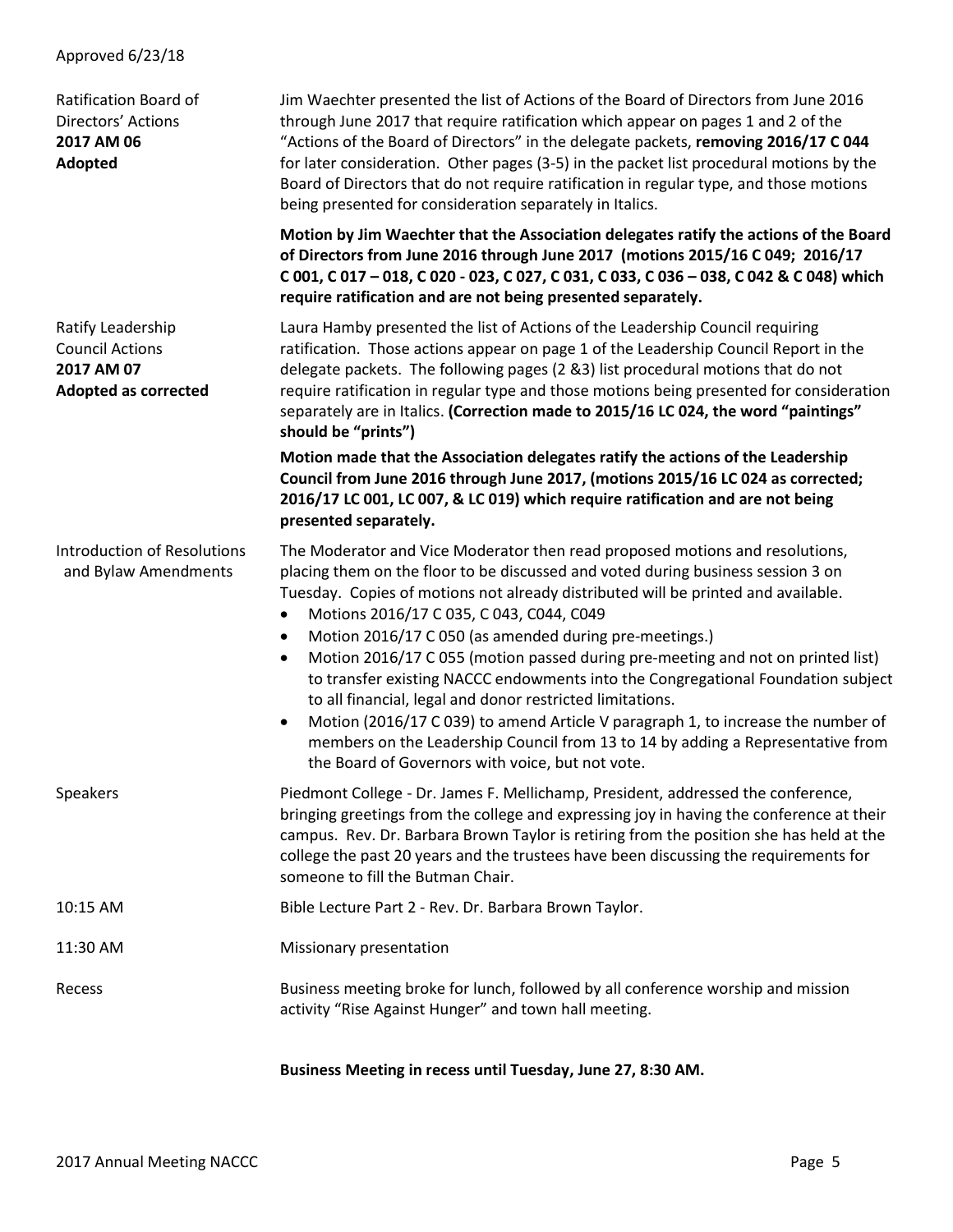| Tuesday, June 27, 2017                                                                                                                         |                                                                                                                                                                                                                                                                                                                                                                                                                                                                                                                                                                                                                                                                                                                |
|------------------------------------------------------------------------------------------------------------------------------------------------|----------------------------------------------------------------------------------------------------------------------------------------------------------------------------------------------------------------------------------------------------------------------------------------------------------------------------------------------------------------------------------------------------------------------------------------------------------------------------------------------------------------------------------------------------------------------------------------------------------------------------------------------------------------------------------------------------------------|
| <b>Business Session 3</b>                                                                                                                      | Business Meeting reconvened at 8:30 AM following prayer by Ryan Prendergast.                                                                                                                                                                                                                                                                                                                                                                                                                                                                                                                                                                                                                                   |
| <b>Credentials Report</b>                                                                                                                      | Laura Francisco reported for the Credentials Committee that there were 102 delegates<br>and 68 alternate delegates in attendance, representing 107 churches from 28 states. In<br>addition, there were 17 missionaries, 47 attendees, 6 Observers, 8 others (speakers and<br>staff) and 65 host workers. She submitted a written report.                                                                                                                                                                                                                                                                                                                                                                       |
| <b>Vote on Nominations</b><br>If needed:                                                                                                       | No outstanding nominations from the Nominating Committee. Any new positions may<br>be brought forth later in the meeting.                                                                                                                                                                                                                                                                                                                                                                                                                                                                                                                                                                                      |
| Vote on Resolutions and<br><b>Bylaws Amendment</b>                                                                                             | Moderator Laura Hamby called upon speakers to present motions for action by the<br>assembly.                                                                                                                                                                                                                                                                                                                                                                                                                                                                                                                                                                                                                   |
| Alternative to Sale of the<br>Oak Creek Property<br>2017 AM 08<br>Adopted                                                                      | Rev. Dr. Michael Chittum presented following motion previously adopted by the<br>Board of Directors motion 2016/17 C 043 for discussion and vote.<br>Whereas the sale of the Oak Creek, WI property has not occurred as authorized by the<br>delegates at the 2010 AM&C and there has not been a credible offer to purchase the<br>property, the Board of Directors may investigate and pursue other alternatives to the<br>sale of the property while still exploring the possible sale. Such alternatives may<br>include continued use of the property, dividing the building for joint use with another<br>non-profit, or leasing out the entire building and seeking other space for the NACCC<br>offices. |
| Amendment to Corporate<br>Bylaws to add member<br>To the Leadership Council<br>2017 AM 09<br>Adopted                                           | Moderator Laura Hamby presented the following motion previously adopted by the<br>Board of Directors (2016/17 C 039) to amend the Bylaws.<br>Motion to amend Article V paragraph 1, strike the word "thirteen" and insert the<br>word "fourteen"; paragraph 1.a., strike "four (4)" and replace with "five (5)";<br>paragraph 1.1.ii, insert "a liaison from the Board of Governors," between "vote," and<br>"the Executive Director".                                                                                                                                                                                                                                                                         |
|                                                                                                                                                | The purpose of the amendment is to increase the number of members on the<br>Leadership Council from 13 to 14 by adding the Representative from the Board of<br>Governors as a member of the Leadership Council with voice, but not vote.                                                                                                                                                                                                                                                                                                                                                                                                                                                                       |
|                                                                                                                                                | The paragraphs will then read:<br>Article V - The Leadership Council<br>The Leadership Council. The Leadership Council shall consist of thirteen fourteen<br>members:<br>a. Nine (9) voting members and four $(4)$ five (5) nonvoting members.<br>ii. Members with voice, but not vote, include a liaison from the Board<br>of Governors, the Executive Director, the Secretary,                                                                                                                                                                                                                                                                                                                               |
| Motion to ratify Board of<br>Director's action<br>2016/17C050<br>To transfer funding for<br>DODC and staff To the SMF<br>2017 AM 10<br>Adopted | Vice Moderator Jim Waechter presented motion 2016/17 C 050 as amended<br>for ratification.<br>Motion from the Finance Committee that the BOD in collaboration with the BOG<br>transfer the financial obligations for funding the DODC and the DODC's assistant to<br>the Corporation's SMF starting in fiscal year 2018-19. The Finance Committee urges<br>(and believes) that this can be done without changing any of the current<br>responsibilities and reporting structures for the positions that are currently in place.                                                                                                                                                                                |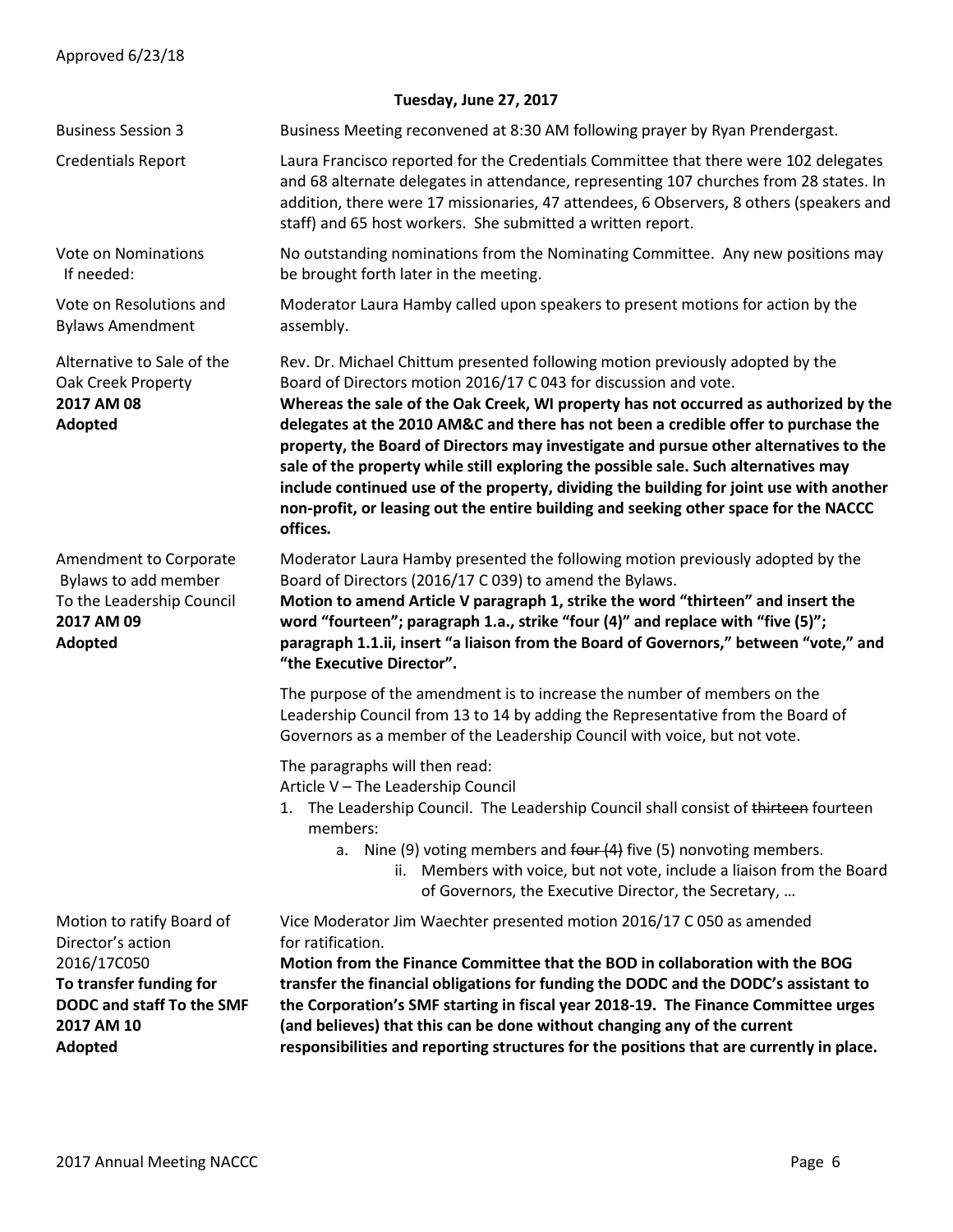## Approved 6/23/18

| Motion to ratify Board of<br>Directors' action<br>2016/17C055<br>To transfer endowment<br>funds to the<br><b>Congregational Foundation</b><br>2017 AM 11<br>Adopted | Varn Philbrook presented motion 2016/17 C 055 and moved for ratification.<br>in keeping with the Congregational Foundation's responsibility for protection<br>and preservation of assets, managing endowments and maximizing transparency,<br>I move to transfer all existing NACCC endowments into the Congregational<br>Foundation subject to all financial, legal and donor restricted limitations with the<br>recommendation of the endowment fund account consolidation committee, with the<br>understanding that all future endowments would exist in the Congregational<br>Foundation. |
|---------------------------------------------------------------------------------------------------------------------------------------------------------------------|-----------------------------------------------------------------------------------------------------------------------------------------------------------------------------------------------------------------------------------------------------------------------------------------------------------------------------------------------------------------------------------------------------------------------------------------------------------------------------------------------------------------------------------------------------------------------------------------------|
| Motion to Move Executive<br>Director from Olivet to<br>The Oak Creek office<br>2017 AM 12<br><b>Adopted</b>                                                         | Moderator Laura Hamby and Rev. Dawn Carlson presented the following motion as<br>proposed by the Board of Directors (2016/17 C 044) and moved its adoption.<br>"to make better use of Executive Director's and Staff time, the office of the Executive<br>Director will be moved to Oak Creek, WI. The move will take place between July 1 and<br>August 31, 2017.                                                                                                                                                                                                                            |
| Nominations for remaining<br>or new open positions<br><b>BOG rep to LC</b><br><b>Nominee elected</b>                                                                | Moderator Laura Hamby requested nominations from the floor for the position that<br>had become open. There were no other positions that remained unfilled.<br>Board of Governors Representative to the Leadership Council (new position created by<br>adoption of bylaws amendment) - 1 yr term                                                                                                                                                                                                                                                                                               |
|                                                                                                                                                                     | Bob Smith nominated by Varn Philbrook.                                                                                                                                                                                                                                                                                                                                                                                                                                                                                                                                                        |
|                                                                                                                                                                     | Hearing no additional nominations for the BOG Rep to the LC, the Moderator declared<br>nominations closed and the nominee elected.                                                                                                                                                                                                                                                                                                                                                                                                                                                            |
| <b>Financial Report</b>                                                                                                                                             | Association Treasurer Jeff Dillon presented a slide show of the Financial Reports,<br>explained details and assumptions, and answered questions. Financial challenges<br>remain great. The Financials for the year ending March 31, 2017 received a good report<br>from an audit by Reilly, Penner and Benton, LLP.                                                                                                                                                                                                                                                                           |
| Introduction of Budget<br>Proposal                                                                                                                                  | The proposed 2017 - 2018 Operating Budget of the Shared Ministries Fund, the Center<br>for Congregational Leadership and Ministry Council budgets were presented as<br>recommended by Board of Directors action 2016/17 C 035. Proposed balanced Budget<br>total of \$864,450 in both revenue and expenses.                                                                                                                                                                                                                                                                                   |
| <b>New Business</b><br>2017 AM 13<br>Lost                                                                                                                           | Laura Hamby read the following motion that was submitted on Saturday as new<br>Proposed standing rule change business by Rev. Bobbie Chapman.<br>Motion by Rev. Bobbie Chapman that going forward, it will be a permanent standing<br>rule for all association wide meetings when any vote is contested, the vote will be<br>taken by a paper ballot or counted and recorded standing. Motion seconded and<br>discussed. Motion lost: 18 Yes; 50 No.                                                                                                                                          |
| Announcements and short break                                                                                                                                       |                                                                                                                                                                                                                                                                                                                                                                                                                                                                                                                                                                                               |
| 10:30AM                                                                                                                                                             | Bible Lecture Part 3 - Rev. Dr. Barbara Brown Taylor.                                                                                                                                                                                                                                                                                                                                                                                                                                                                                                                                         |
| 11:30 AM                                                                                                                                                            | Business Meeting in recess until 2:00 PM, following Missionary presentation, lunch<br>and other presentations.                                                                                                                                                                                                                                                                                                                                                                                                                                                                                |
| Presentations 1:30 PM                                                                                                                                               | Larry Sommers presented information on the 2018 ICF Meeting.                                                                                                                                                                                                                                                                                                                                                                                                                                                                                                                                  |
|                                                                                                                                                                     | Shirley Linden from the 2018 Host committee presented information on the 2018 AM&C<br>in San Diego, CA hosted by the Cal-West Association. June 23-26, 2018. The theme is<br>Unleashed.                                                                                                                                                                                                                                                                                                                                                                                                       |